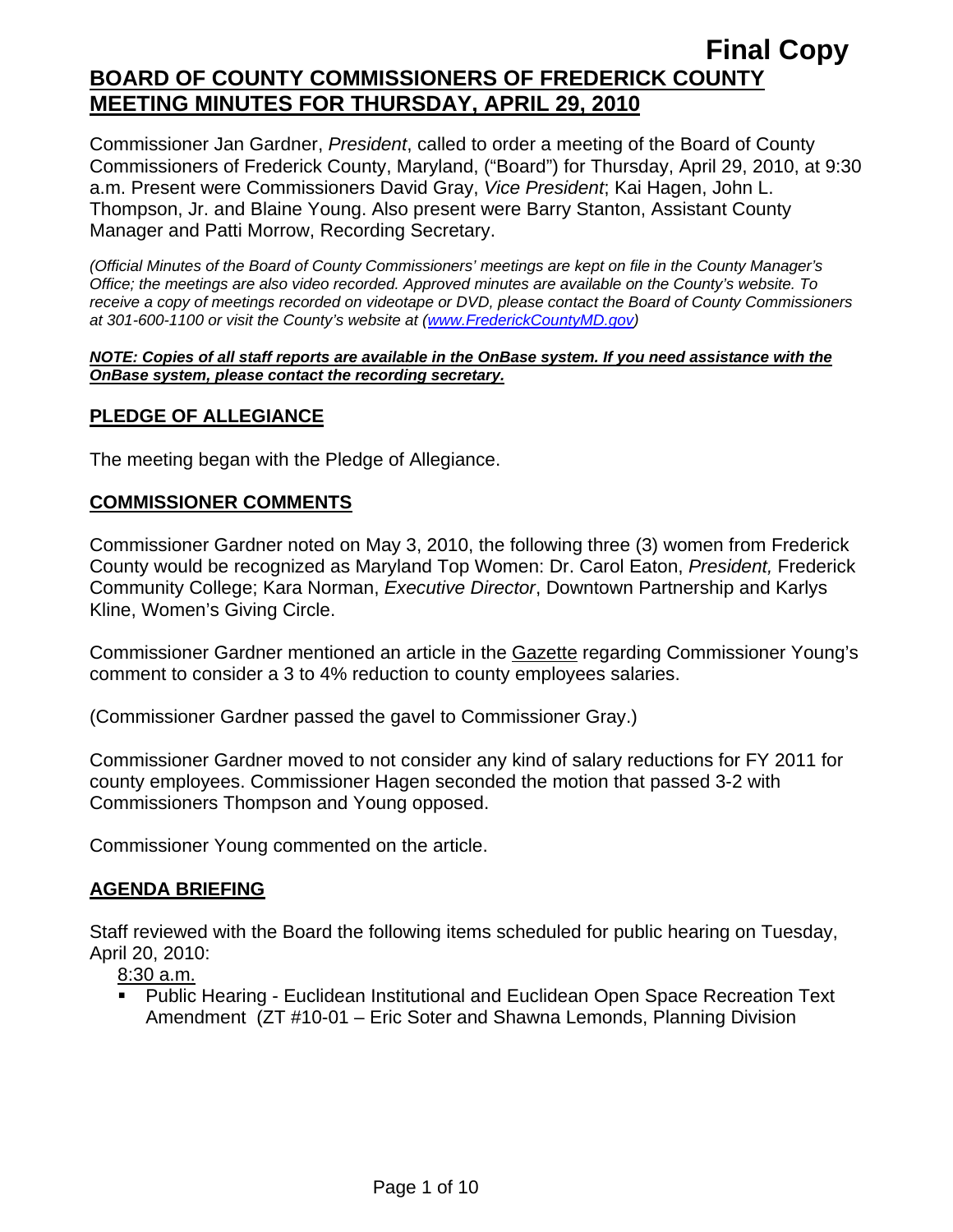6:00 p.m.

 Public Hearings - Constant Yield Tax Rate; Recordation Tax Revenue Fund Transfer; and FY 2011 Operating Budgets (Including Board of Education) – Mike Gastley, Finance Division

# **CONSENT AGENDA**

The following items were removed from the consent agenda:

- Purchasing Memo #10-174 Two (2) Gillig Low-Floor Hybrid Transit Buses (Piggyback)
- Rapid Response Funding Grant Laurie Holden, Economic Development Division
- Wells Fargo Grant Application Jenny Short, Citizens Services Division

The following items were included on the consent agenda:

## BID AWARDS

- 1. Purchasing Memo #10-175 Automotive Fuel Contract (Piggyback) Award to: Fleetcor Technologies, Inc. Award Amount: Estimated annual cost of \$2.7 million
- 2. Purchasing Memo #10-176 Fuel Tank Equipment for Highway Satellite Yards (Piggyback) Award to: Core Engineered Solutions Award Amount: \$239,010.86
- 3. Purchasing Memo #10-177 Parks and Recreation Instructors Award to: Kinderdance by Karen, Five-Star Basketball and Perfect Balance Award Amount: \$127,000
- 4. Purchasing Memo #10-180 Roof Repair at 30 North Market Street Award to: Heritage Roofing Award Amount: \$69,250

#### BUDGET TRANSFER

1. #BT-10-158, Budget, Finance Division

## CHANGE ORDER

1. New Design Water Treatment Plant Expansion, Contract No. 026G-W, Construction Change Order No. 30 – Kevin Demosky, Utilities and Solid Waste Management Division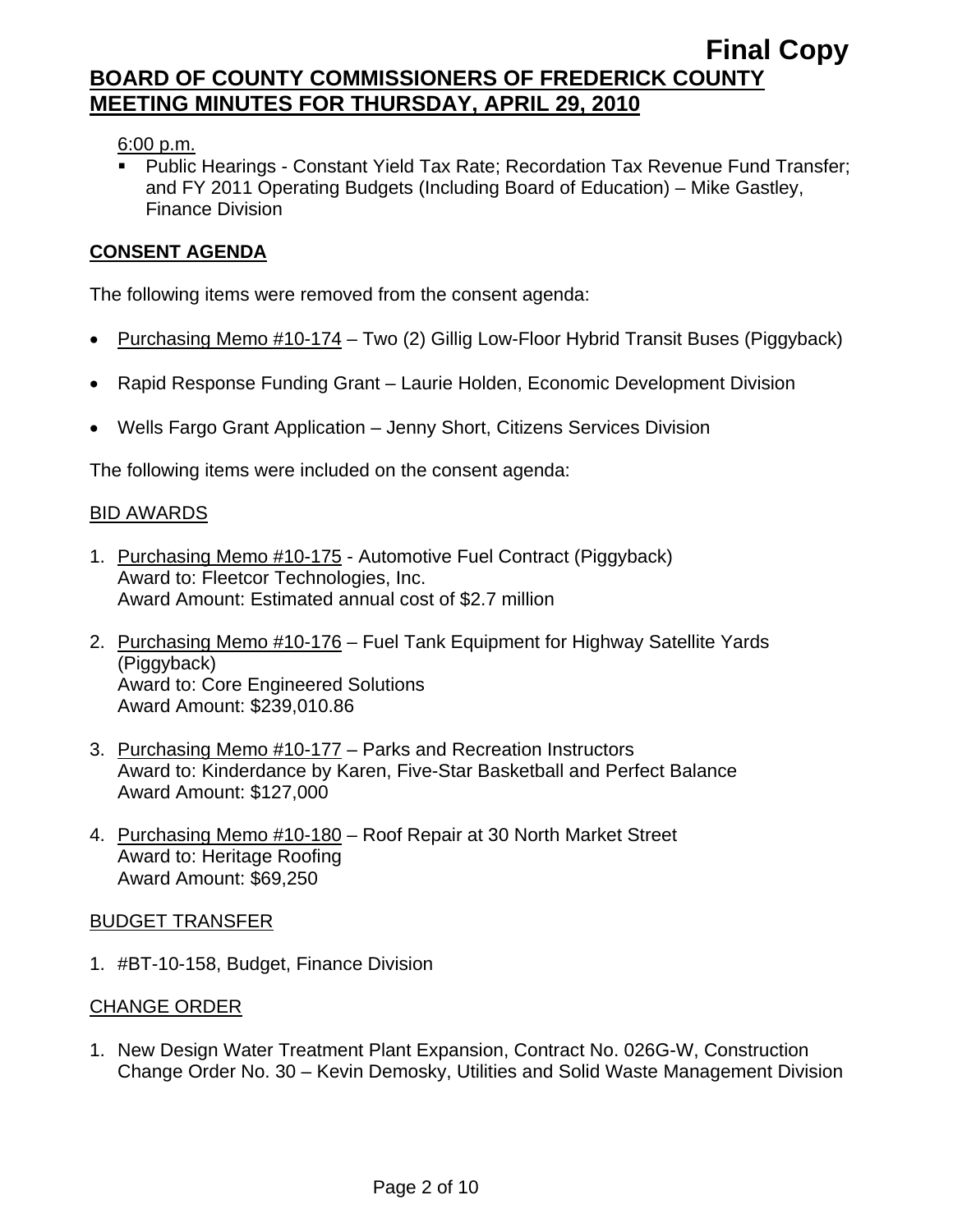## EASEMENT

1. Declaration to Establish and Retain Forest Resource Ordinance Easement – Point of Rocks MARC Station Access Trail Project – Bob Hicks, Parks and Recreation Division

Commissioner Gray moved to approve the consent agenda as presented. Commissioner Hagen seconded the motion that passed 5-0.

## **ADMINISTRATIVE BUSINESS**

## **Bid Award - Purchasing Memo #10-174 – Two (2) Gillig Low-Floor Hybrid Transit Buses – Hal Good, Finance Division**

Commissioner Gray moved to approve the staff recommendation. Commissioner Hagen seconded the motion that passed 3-1-1 with Commissioner Thompson opposed and Commissioner Young abstained.

### **Rapid Response Funding Grant – Laurie Holden, Economic Development Division**

Commissioner Hagen moved to approve the staff recommendation. Commissioner Gray seconded the motion that passed 4-1 with Commissioner Thompson opposed.

# **Bid Award – Purchasing Memo #10-178 – Emergency Repairs to Articulating Dump Truck and Budget Transfer (Sole Source) - Hal Good, Finance Division**

Commissioner Gray moved to approve the staff recommendation and the associated budget transfer. Commissioner Hagen seconded the motion that passed 5-0.

## **NCRnet Frederick-Loudoun Fiber Interconnection via an Allegheny Communications Connect, Inc. (ACC) Indefeasible Right to Use (IDR) – Dale Spangenberg, Interagency Information Technologies Division (IIT)**

Leigh Fields, IIT; Barry Stanton, Assistant County Manager; and Richard McCain, Office of the County Attorney, commented on the request.

Commissioner Hagen moved to approve the staff recommendation. Commissioner Gray seconded the motion that passed 5-0.

## **Annual Transportation Priorities Review – John Thomas, Planning Division**

Mr. Thomas presented a PowerPoint presentation on the annual review of primary highways local highways, county roads, local and regional transit, bicycle and pedestrian facilities and the Frederick Municipal Airport.

Staff was requesting a recommendation of priorities.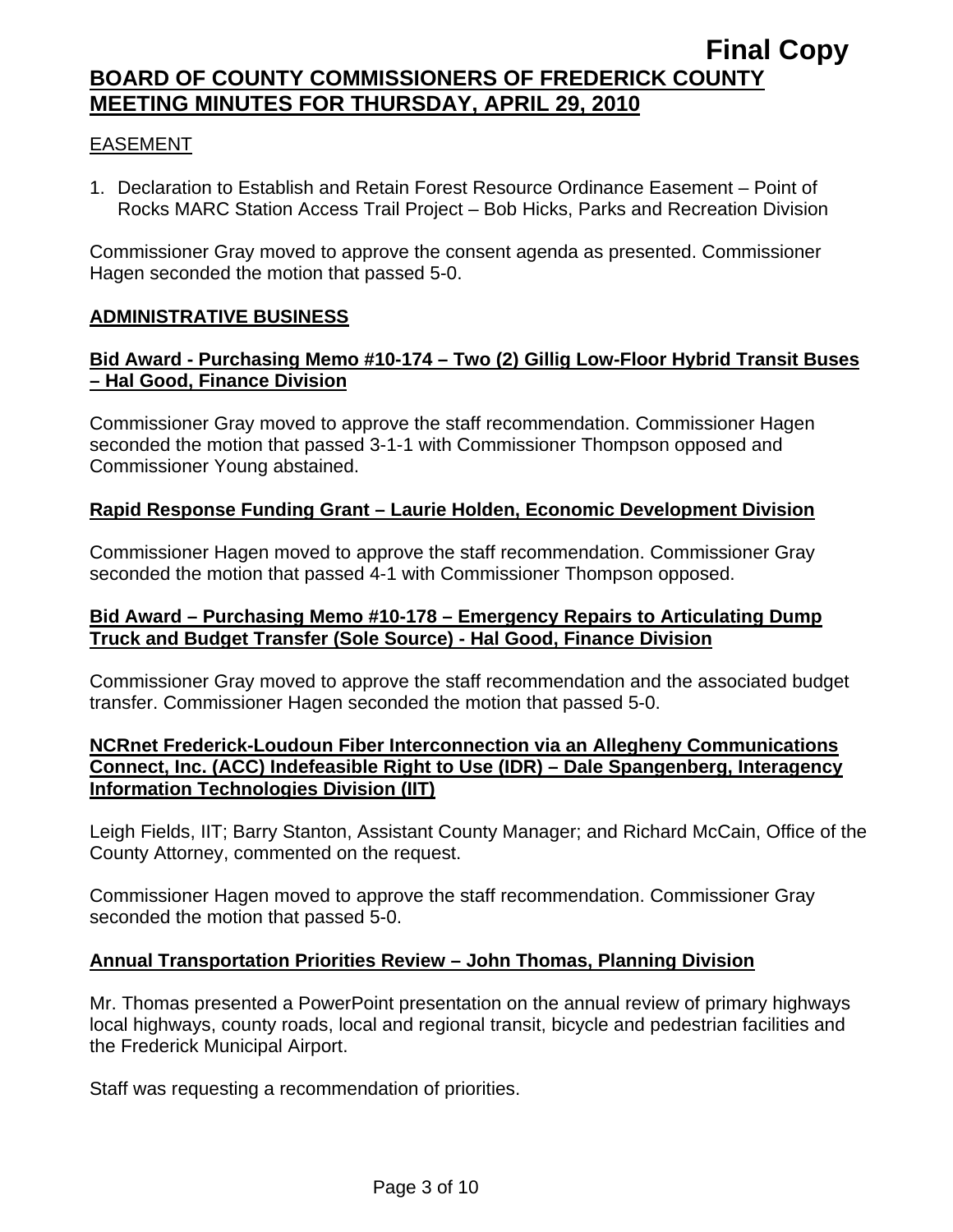Dave Coyne, District Engineer, District 7, Maryland State Highway Administration (SHA), commented on the SHA projects.

Nancy Norris, Transit Services Division, commented on regional transit.

The Board indicated their support for prioritizing the MTA commuter bus over the rail, adding a stop on Route 991 in Myersville and the platform improvements in Point of Rocks.

By unanimous consent, the Board indicated the top three (3) priorities would be:

- US 15 at Monocacy Boulevard;
- MD 85 Phase I; and
- I-70 Design, Phase IV

Commissioner Gardner directed staff to send the priority listing on to the Frederick County delegation.

# **Wells Fargo Grant Application – Jenny Short, Citizens Services Division**

Jenny Short commented on the grant.

Commissioner Gray moved to approve the staff recommendation. Commissioner Hagen seconded the motion that passed 5-0.

### **Discussion of the FY 2011 Operating Budget with the Frederick County Board of Education (BOE)**

Kathryn Groth, *President*, and Bonnie Borsa, BOE and Hal Keller, Frederick County Public Schools (FCPS), were present for the discussion.

Ms. Groth presented an offer to the Board to return \$2.5 million of operating fund surplus and in addition, the BOE would pay \$500,000 from the current health insurance reserve fund in exchange for the withdrawal of the request for a waiver of maintenance of effort (MOE) and to fully fund the FCPS at the MOE level for FY 2011.

Mike Gastley, Finance Division, commented on the \$400,000 deficit that would result from the above offer.

John Mathias, Office of the County Attorney, commented on the MOE.

Commissioner Gray moved to accept the offer from the BOE of a contribution of \$3 million toward the county budget balancing, which included \$2.5 million in operating surplus and \$500,000 from the health insurance fund, with the understanding it would all pass through the health insurance fund. In exchange the Board would withdraw the MOE waiver and fully fund the FCPS at the MOE level for FY 2011. Commissioner Young seconded the motion.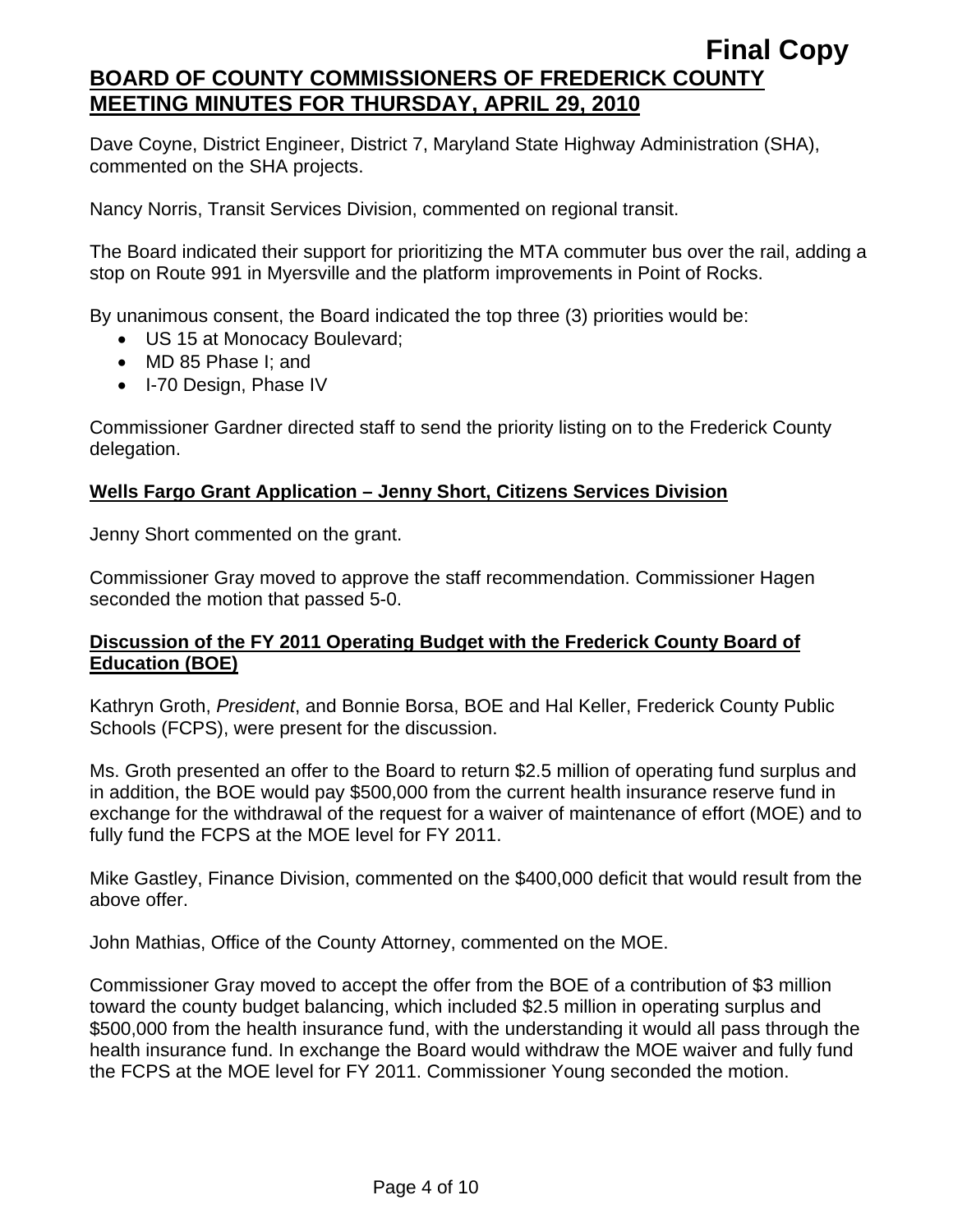As a point of order, Commissioner Thompson noted the motion, if successful, would create a deficit.

Commissioner Thompson indicated he would appeal the motion to the full Board.

Commissioner Gardner said the motion was to override the chair. She noted the \$400,000 deficit would be dealt with before they left the meeting.

Commissioner Thompson stated the motion was out of order because the Board was attempting to make a binding commitment prior to the public hearing.

Commissioner Thompson offered an amendment that the BOE fund not less than \$25 million into BOE/FCPS retiree trust fund. The motion received no second.

The vote on the main motion was 4-1 with Commissioner Thompson opposed.

John Kroll commented on the recent amount of debt service savings and noted it was not appropriate for on-going expenditures.

Chuck Jenkins, Sheriff, and Renee Williar, Sheriff's Office, participated in a discussion of the crossing guard program

It was decided there would be an effort to continue and to fund the crossing guard program. The Budget Office and Human Resources Division would review a position to oversee the program. The position would remain unfunded until input was heard during the public hearing scheduled for May 4 and May 6, 2010. Mr. Keller offered to meet with Sheriff Jenkins to discuss the program.

Commissioner Hagen moved to take the \$400,000 from the Other Post Employment Benefits (OPEB) to cover the deficit. Commissioner Gardner seconded the motion.

Commissioner Gray moved to amend the motion to take \$200,000 from the excess debt service savings and \$200,000 from OPEB. Commissioner Hagen seconded the amendment that passed 3-2 with Commissioners Thompson and Young opposed.

The vote on the main motion was 3-2 with Commissioners Thompson and Young opposed.

# **Proposed Communication Tower Text Amendment (#ZT-10-02) – Larry Smith, Planning Division**

Mark Depo, Planning Division, briefed the Board on a recommendation for the proposed text amendment.

Commissioner Young moved to direct staff to take the draft text amendment through the public hearing process. Commissioner Hagen seconded the motion that passed 5-0.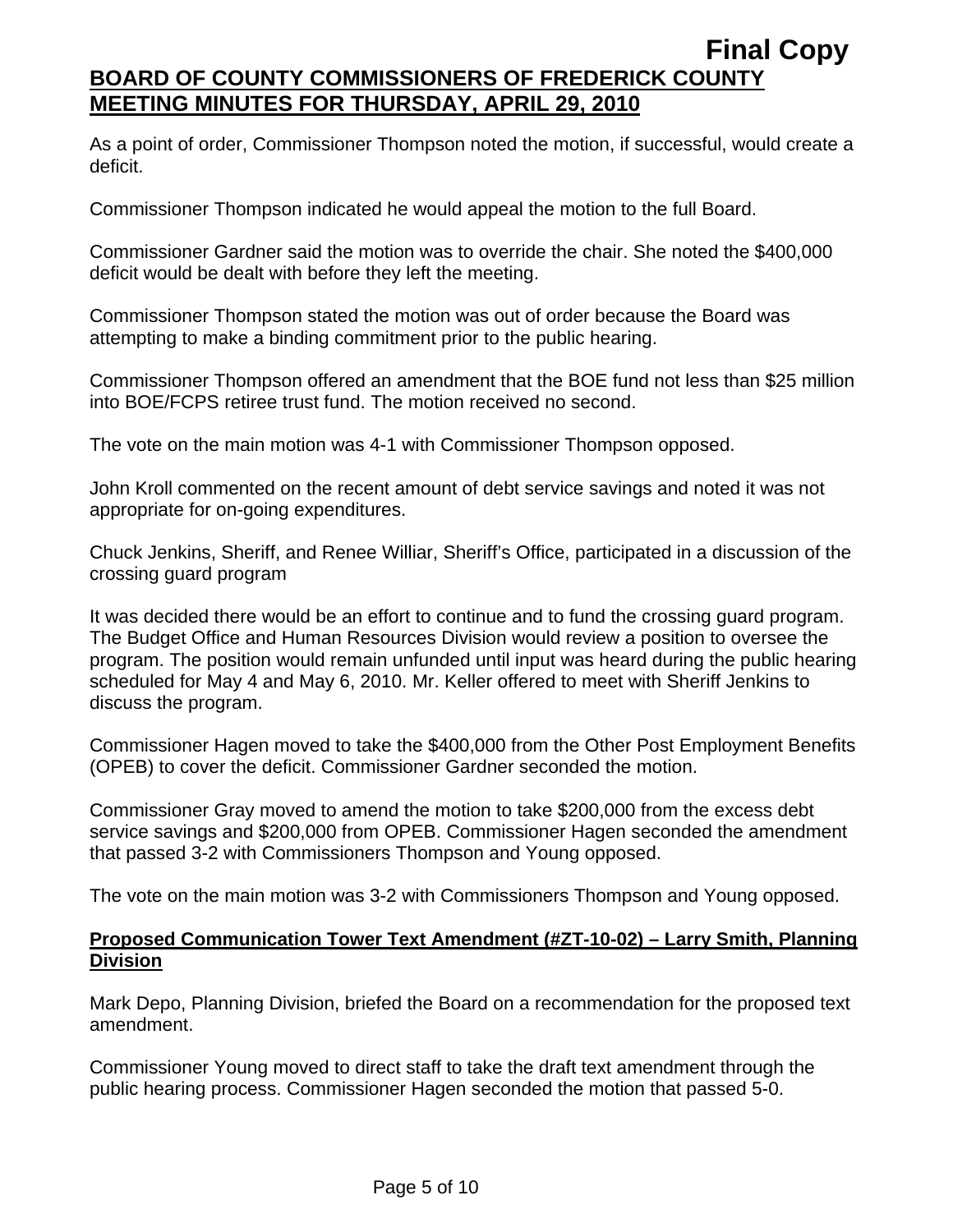# **PUBLIC COMMENTS**

Bill Ashton addressed the Board.

# **COMMISSIONER COMMENTS**

None.

# **QUESTIONS – PRESS**

None.

# **CLOSED SESSION**

Commissioner Gray moved to go into closed session according Maryland Annotated Code State Government Article § 10-508(a)(1) To discuss: (i) The appointment, employment, assignment, promotion, discipline, demotion, compensation, removal, resignation, or performance evaluation of appointees, employees, or officials over whom it has jurisdiction; or (ii) Any other personnel matter that affects one or more specific individuals; and (3) To consider the acquisition of real property for a public purpose and matters directly related thereto. Commissioner Hagen seconded the motion that passed 5-0.

# **ADJOURN**

The meeting adjourned at 12:35 p.m.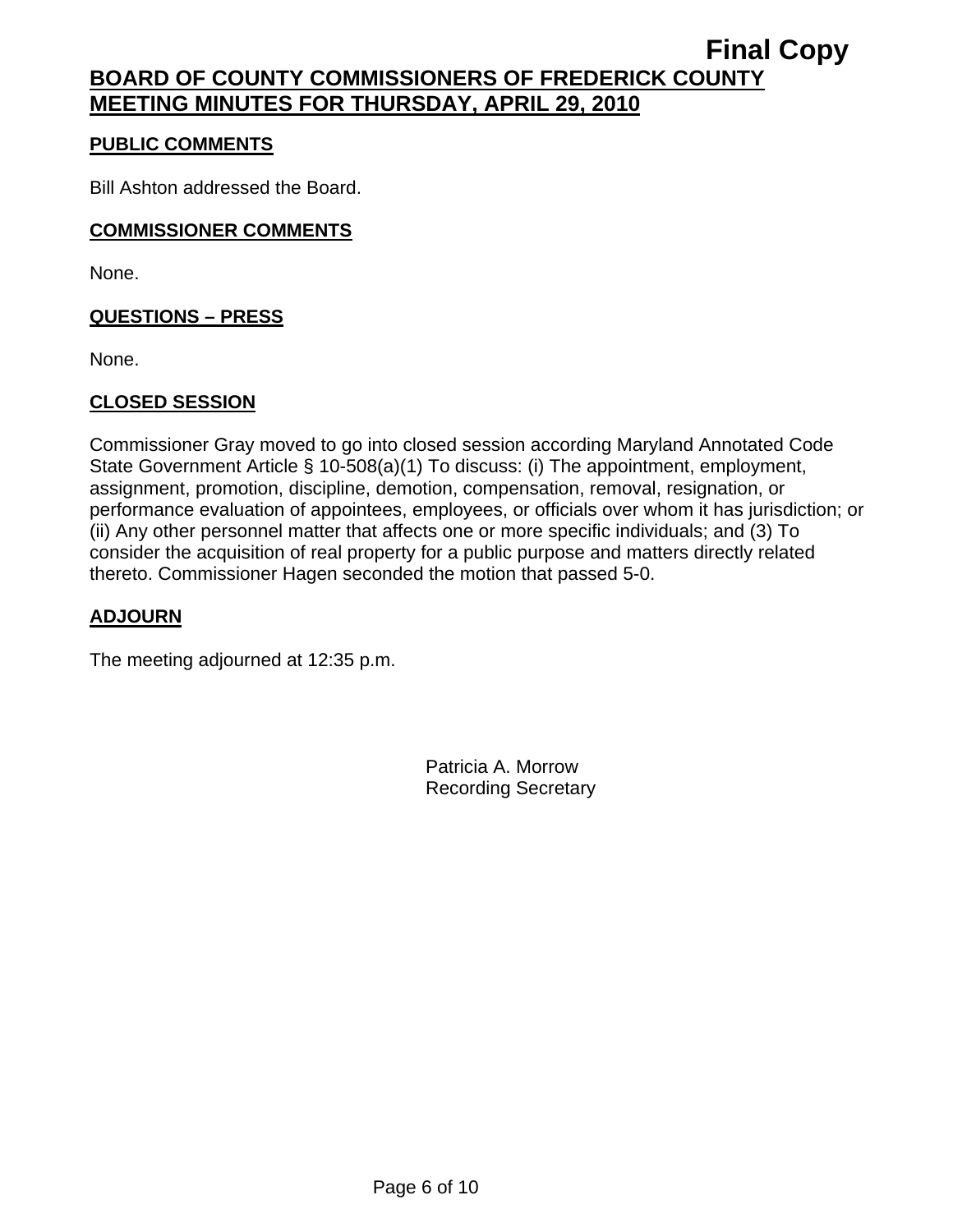### **Final Copy FORM OF STATEMENT FOR CLOSING THE MEETING OF THURSDAY, APRIL 29, 2010**

# **STATUTORY AUTHORITY TO CLOSE SESSION**

## **State Government Article §10-508(a):**

(1) To discuss: (i) The appointment, employment, assignment, promotion, discipline, demotion, compensation, removal, resignation, or performance evaluation of appointees, employees, or officials over whom it has jurisdiction; or (ii) Any other personnel matter that affects one or more specific individuals

## **Motion:**

Commissioner Gray moved to go into closed session according Maryland Annotated Code State Government Article § 10-508(a)(1) To discuss: (i) The appointment, employment, assignment, promotion, discipline, demotion, compensation, removal, resignation, or performance evaluation of appointees, employees, or officials over whom it has jurisdiction; or (ii) Any other personnel matter that affects one or more specific individuals; and (3) To consider the acquisition of real property for a public purpose and matters directly related thereto. Commissioner Hagen seconded the motion that passed 5-0.

## **Topic To Be Discussed**

 $\overline{a}$ 

To consider the impact of the retirement of a county employee and a proposed reallocation of job responsibilities for other employees.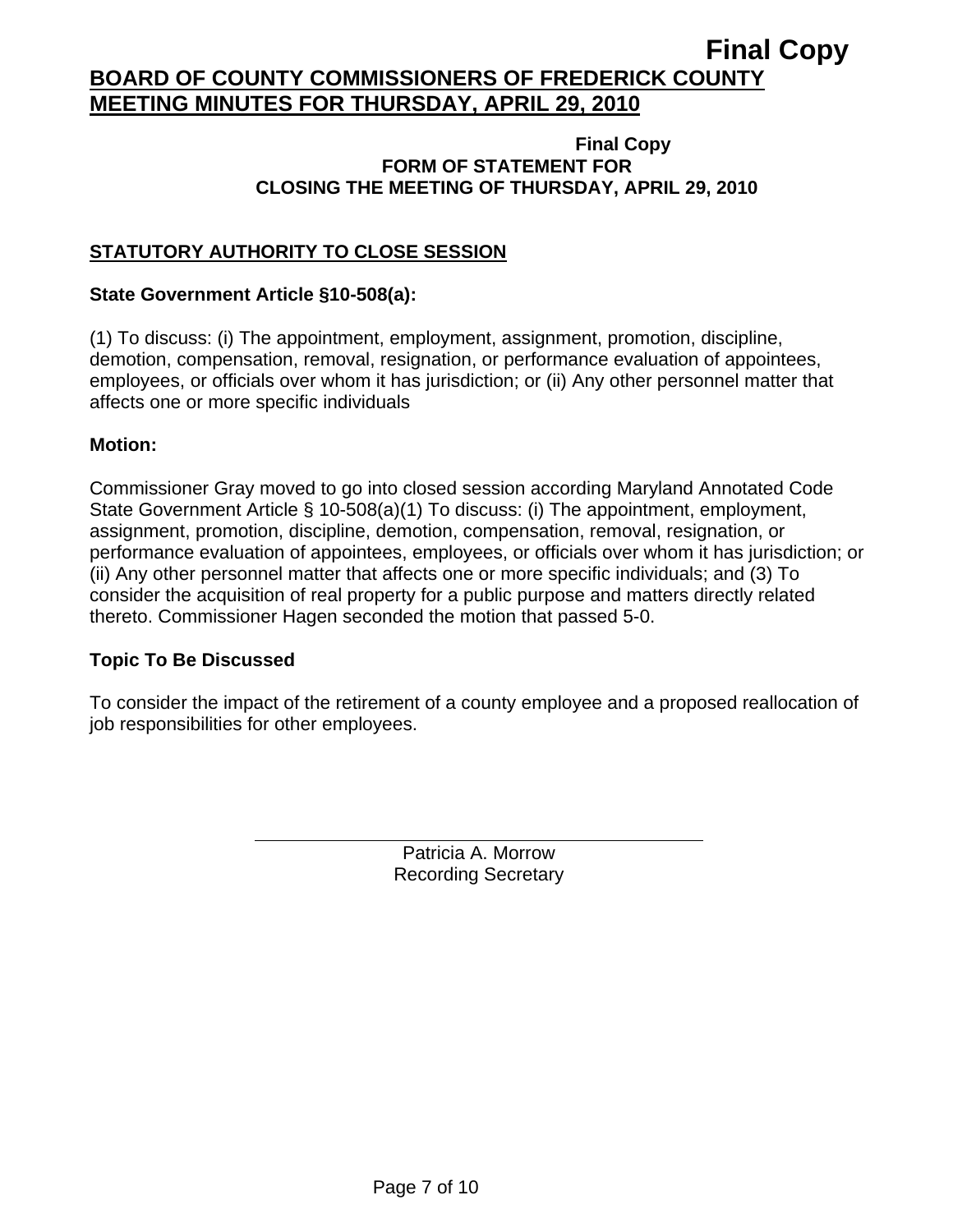#### **Final Copy FORM OF STATEMENT FOR CLOSING THE MEETING OF TUESDAY, APRIL 29, 2010**

# **STATUTORY AUTHORITY TO CLOSE SESSION**

### **State Government Article §10-508(a):**

(3) To consider the acquisition of real property for a public purpose and matters directly related thereto

### **Motion:**

Commissioner Gray moved to go into closed session according Maryland Annotated Code State Government Article § 10-508(a)(1) To discuss: (i) The appointment, employment, assignment, promotion, discipline, demotion, compensation, removal, resignation, or performance evaluation of appointees, employees, or officials over whom it has jurisdiction; or (ii) Any other personnel matter that affects one or more specific individuals; and (3) To consider the acquisition of real property for a public purpose and matters directly related thereto. Commissioner Hagen seconded the motion that passed 5-0.

## **Topic To Be Discussed**

 $\overline{a}$ 

To discuss the terms of a contract to acquire property for a road project.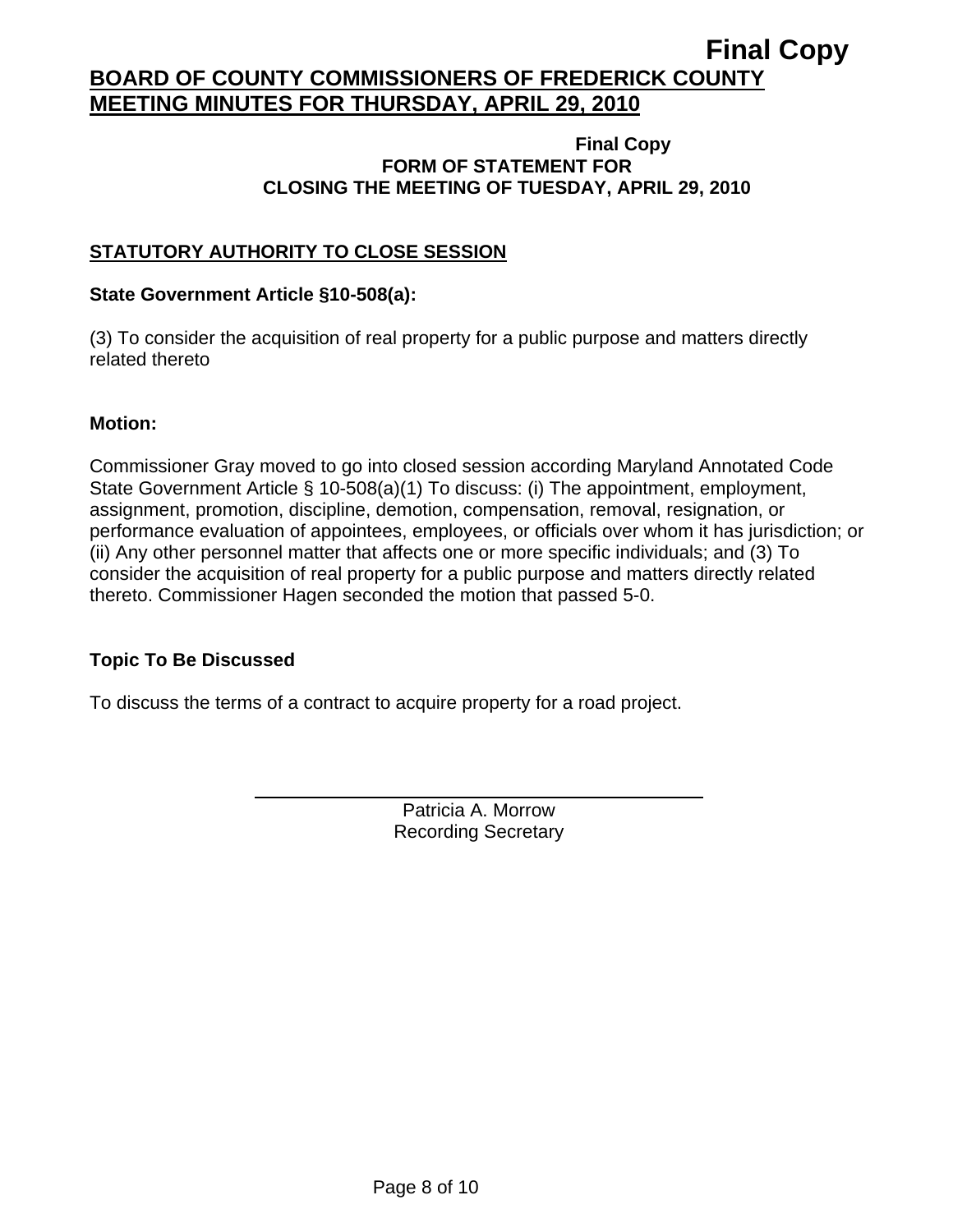### **FORM OF STATEMENT FOR MINUTES OF NEXT OPEN MEETING ON TUESDAY, MAY 4, 2010, FOLLOWING THE CLOSED MEETING OF THURSDAY, APRIL 29, 2010**

# **STATUTORY AUTHORITY TO CLOSE SESSION**

### **State Government Article §10-508(a):**

(1) To discuss: (i) The appointment, employment, assignment, promotion, discipline, demotion, compensation, removal, resignation, or performance evaluation of appointees, employees, or officials over whom it has jurisdiction; or (ii) Any other personnel matter that affects one or more specific individuals.

#### **Motion:**

Commissioner Gray moved to go into closed session in accordance with the Maryland Annotated Code State Government Article § 10-508(a) (1) To discuss: (i) The appointment, employment, assignment, promotion, discipline, demotion, compensation, removal, resignation, or performance evaluation of appointees, employees, or officials over whom it has jurisdiction; or (ii) Any other personnel matter that affects one or more specific individuals. Commissioner Hagen seconded the motion that passed 5-0.

#### **Others in Attendance:**

B. Stanton, J. Mathias, J. Kroll, M. Gastley, T. Lobuts, C. Jenkins, R. Wiliar and P. Morrow

## **Topic Discussed:**

To consider the impact of the retirement of a county employee and a proposed reallocation of job responsibilities for other employees.

## **Action Taken:**

 $\overline{a}$ 

Staff was directed to reinstate a position and reallocate funding to support the position.